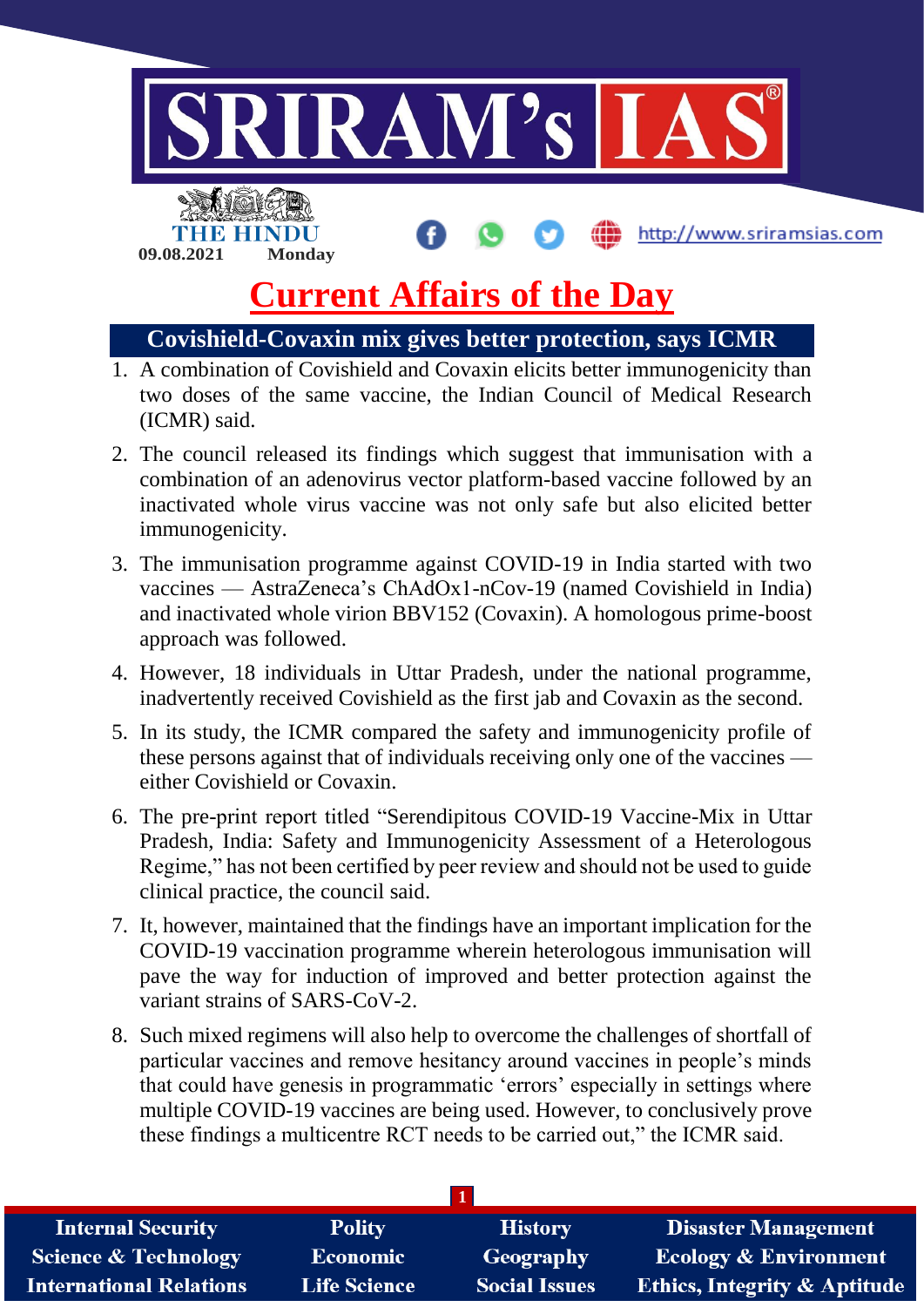

Previously the World Health Organisation had warned against the mixing of vaccines, saying there was very little information on the mix-and-match of vaccines.

## **Human rights at risk in police stations: CJI**

- 1. Chief Justice of India N.V. Ramana said police stations pose the "highest threat" to human rights and dignity, which are "sacrosanct".
- 2. The threat to human rights and bodily integrity is the highest in police stations. Custodial torture and police atrocities still prevail despite constitutional guarantees, he said.
- 3. Lack of effective legal representation at police stations is a huge detriment to arrested or detained persons. The first hours of arrest or detention often decide the fate of the case for the accused, the CJI said.
- 4. He was speaking at the release of the National Legal Services Authority's legal services app and vision statement at Vigyan Bhavan.
- 5. Chief Justice Ramana had a word of advice for his fellow judges. He noted that if the judiciary wants to gain the trust of the poor and the vulnerable, it has to assure the marginalised that it exists for them.

## **Digital divide**

- 1. Chief Justice Ramana said the digital divide has not helped the cause of easy access to justice. Rural and remote areas suffer from a lack of connectivity.
- 2. Accessing justice in India is not merely an aspirational goal. We need to work hand in hand with various wings of the government to make it a practical reality.
- 3. The Chief Justice said he has already written to the government about the urgent need to bridge the digital chasm "on a priority basis".

# **Adoption not limited by religion: Delhi HC**

1. The Delhi High Court has declared a Christian couple, both U.S. citizens, as 'adoptive parents' to a minor girl born out of Hindu parents while reprimanding them for trying to adopt the child under the wrong law.

| <b>Internal Security</b>        | <b>Polity</b>       | <b>History</b>       | <b>Disaster Management</b>              |
|---------------------------------|---------------------|----------------------|-----------------------------------------|
| <b>Science &amp; Technology</b> | <b>Economic</b>     | Geography            | <b>Ecology &amp; Environment</b>        |
| <b>International Relations</b>  | <b>Life Science</b> | <b>Social Issues</b> | <b>Ethics, Integrity &amp; Aptitude</b> |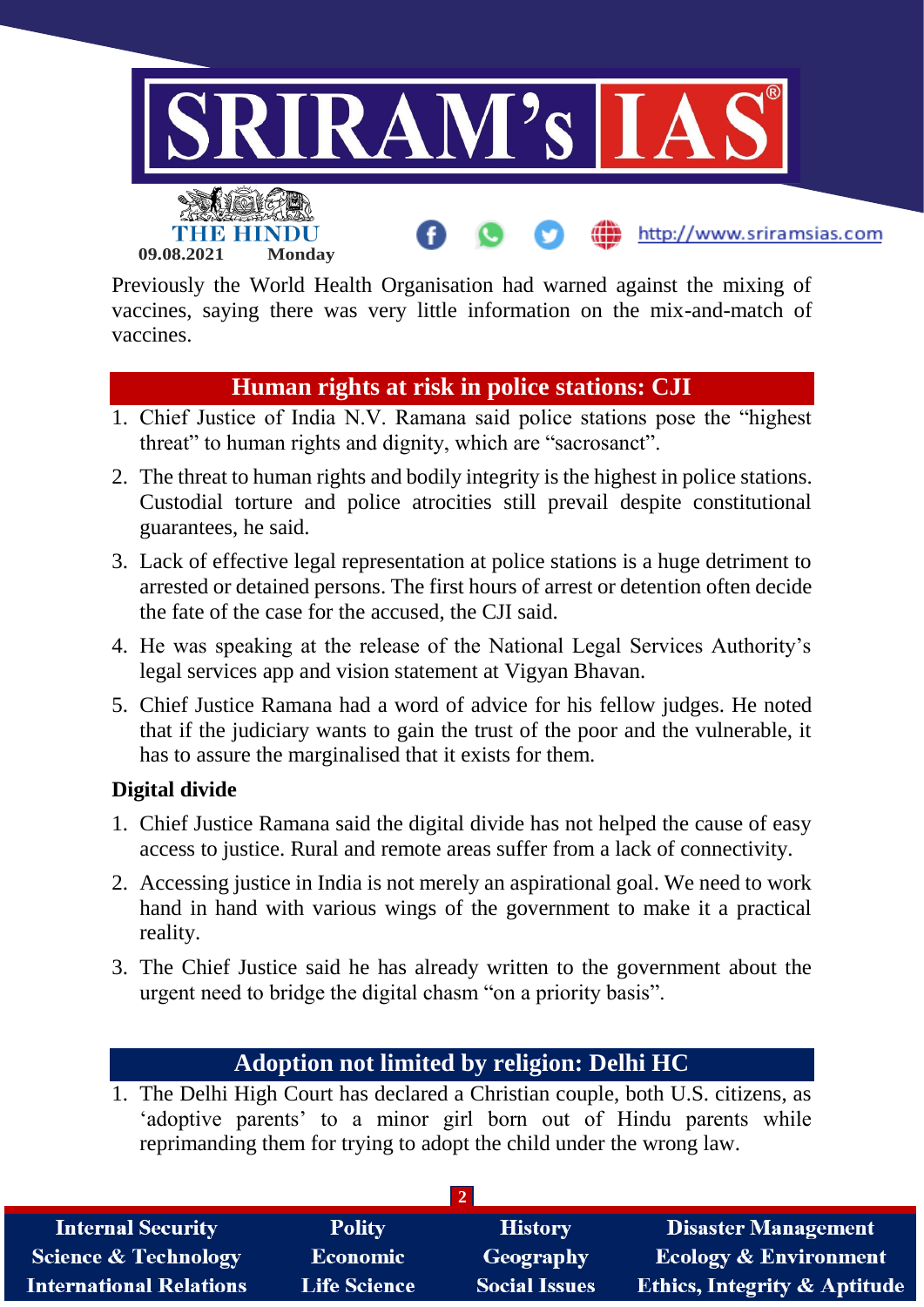

- 2. The High Court reiterated that Christian and Muslim couples could not adopt a Hindu child under the Hindu Adoptions and Maintenance Act (HAMA), as was sought to be done in this case.
- 3. The Adoption Deed drawn up under the HAMA is invalid as the parties are Christians and not Hindus, the court said, taking note of the fact that the child, now more than six years old, had been under custody of the adoptive parents since her birth.
- 4. This right to adopt had been brought under the HAMA, which laid down certain limitations on who could adopt and who could be adopted and what were the other conditions for a valid adoption. HAMA was applicable only to Hindus and specifically provided that it applied to "any other person who is not a Muslim, Christian, Parsi or Jew by religion".
- 5. However, Justice Menon said that a person interested in adopting a child was not limited by his or her religion if adoption was sought under the Juvenile Justice (Care and Protection of Children) Act.

## **INS Vikrant: Made-in-India carrier**

India's first indigenous aircraft carrier (IAC-1), a freshly minted warship displacing 40,000 tonnes, set out to sea for its maiden set of trials recently, propelling India to a select group of nations capable of designing and building a complex platform such as this. It marked a watershed.

## **INS Vikrant:**

- 1. The vessel, to be named Vikrant after the first carrier operated by the Indian Navy, is the largest and the most complex platform so far designed by the Directorate of Naval Design, and is slated to join the Navy next year
- 2. The IAC-1 is an advanced platform in comparison with Vikramaditya, the only aircraft carrier in service with the Indian Navy, in terms of capabilities, automation and net-centricity. And its degree of indigenisation is about 76%.
- 3. Unlike Vikramaditya, which is steam-propelled, Vikrant is propelled by four gas turbines that were produced by GE but integrated and commissioned by its Indian partner, the public sector Hindustan Aeronautics Ltd (HAL).

| <b>Internal Security</b>        | <b>Polity</b>       | <b>History</b>       | <b>Disaster Management</b>              |
|---------------------------------|---------------------|----------------------|-----------------------------------------|
| <b>Science &amp; Technology</b> | <b>Economic</b>     | <b>Geography</b>     | <b>Ecology &amp; Environment</b>        |
| <b>International Relations</b>  | <b>Life Science</b> | <b>Social Issues</b> | <b>Ethics, Integrity &amp; Aptitude</b> |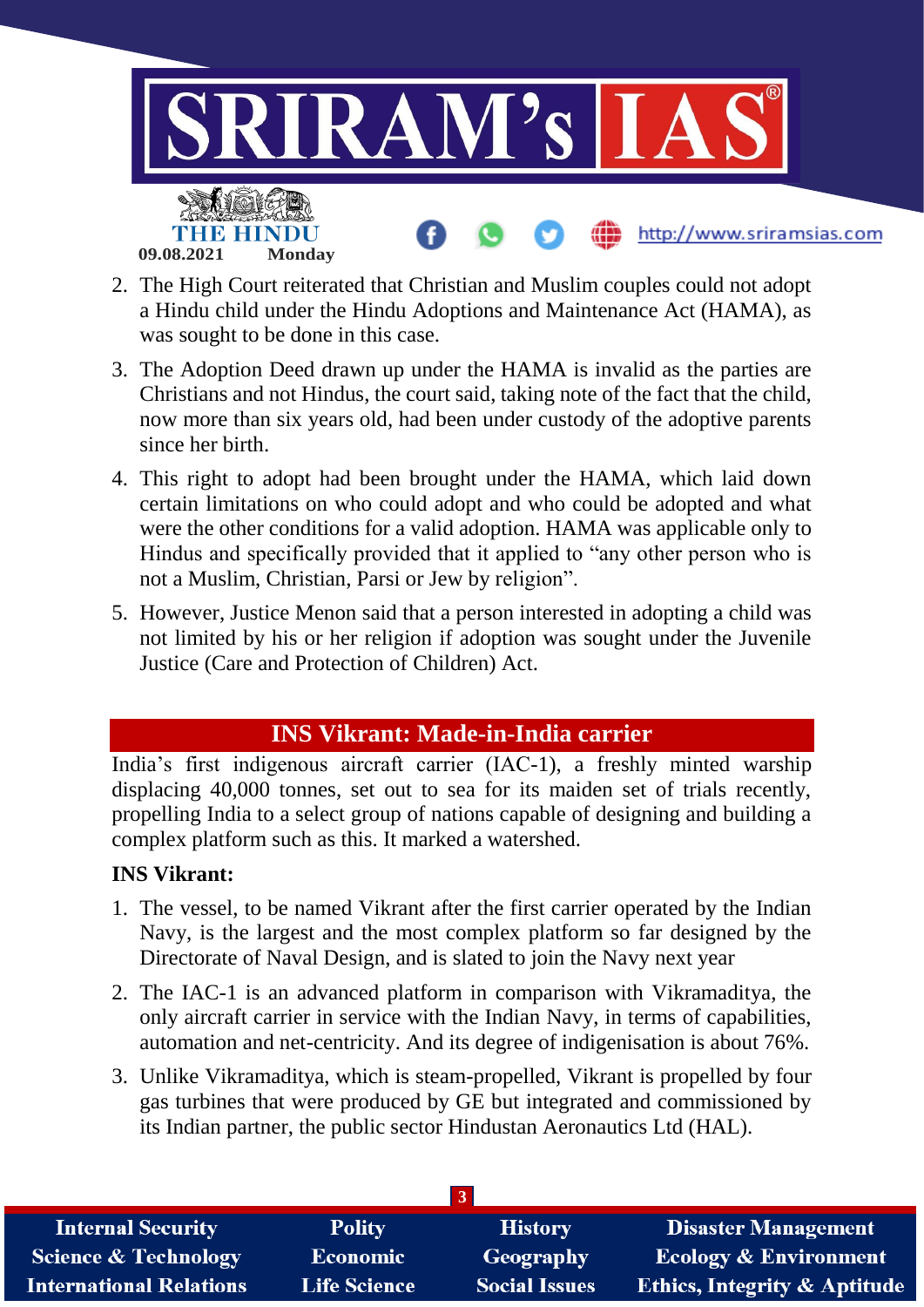

- 4. Similarly, the COGAG (combined gas and gas) gearboxes from Germany were integrated by an Indian company named Elecon.
- 5. About 550 Indian companies, including about 100 medium and small scale industries (MSME), had a role to play in the construction of the carrier.

# **How will the digital voucher payment system work?**

#### **The story so far:**

- 1. Recently, Prime Minister launched a new digital payment system to send the government's monetary benefits directly to beneficiaries' mobile phones.
- 2. The e-RUPI platform, developed by the National Payments Corporation of India (NPCI), the Department of Financial Services, the National Health Authority and the Ministry of Health and Family Welfare, is said to be 'leakproof' and offers non-transferable monetary service to citizens.
- 3. The e-RUPI system is accessible to anyone with a mobile phone, even if the recipient does not have a bank account. It comes in the form of one-time use e-vouchers to access government health services.
- 4. It could gradually be implemented to cover welfare services a beneficiary is already receiving from different government agencies.

#### **What is the need for this?**

- 1. The e-RUPI is a digital voucher that can be redeemed by beneficiaries to avail themselves of a specific service. The digital platform does not require a card, app or internet access to redeem an e-voucher.
- 2. The e-vouchers can be issued by the government or private entities to the beneficiaries through QR codes or long-string SMS.
- 3. The service is aimed at plugging holes in the existing welfare payment disbursement system. The idea here is to track and trace how the subsidies and benefits given to citizens are used.
- 4. Secondly, with e-RUPI, government agencies can keep track of how much of the allocated funds have been disbursed to citizens. Otherwise, carrying out reconciliation for unused subsidies could be an accounting "nightmare for the government".

| <b>Internal Security</b>        | <b>Polity</b>       | <b>History</b>       | <b>Disaster Management</b>              |
|---------------------------------|---------------------|----------------------|-----------------------------------------|
| <b>Science &amp; Technology</b> | <b>Economic</b>     | <b>Geography</b>     | <b>Ecology &amp; Environment</b>        |
| <b>International Relations</b>  | <b>Life Science</b> | <b>Social Issues</b> | <b>Ethics, Integrity &amp; Aptitude</b> |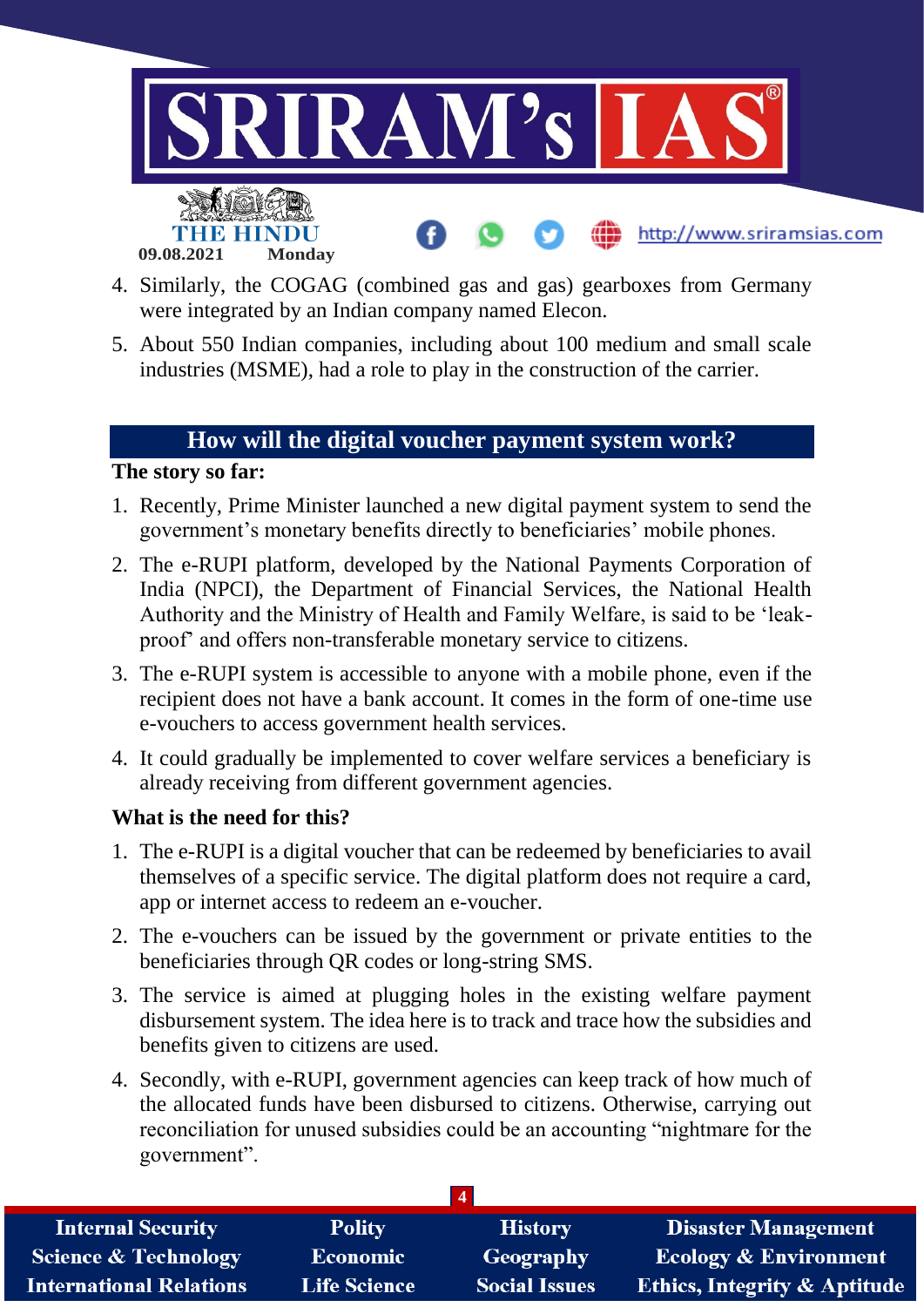

### **How does e-RUPI work and where can it be used?**

- 1. The contactless prepaid payment system can be issued by both government agencies and corporate entities to a specific individual to avail a targeted service.
- 2. The Union government plans to use e-RUPI for its COVID-19 vaccination drive for citizens and gradually implement it as part of other government schemes.
- 3. To begin with, the NPCI has tied up with more than 1,600 hospitals where e-RUPI can be redeemed. The transaction begins with a QR code or a longstring SMS pushed into a beneficiary's mobile device.
- 4. The beneficiary will then need to show it to the welfare service provider to authenticate the transaction. Citizens do not have to carry any printout, and as these vouchers are created for a specific purpose, they cannot be transferred or cashed out.
- 5. e-RUPI is powered by the NPCI's UPI platform, and the service has authorised 11 banks to issue digital vouchers. These include both private and public banks.
- 6. Beneficiaries will be identified by their mobile numbers, and the e-vouchers will be sent to their phone through the bank's voucher management system. The digital voucher can only be issued by a government agency or a corporate entity. It cannot be issued by one person to another.

#### **Is it a digital currency?**

- 1. The e-RUPI is built for a specific transaction to avail a service at a particular welfare centre. The digital vouchers have a one-time use case and they can't be transferred.
- 2. This puts e-RUPI within a voucher-based payment system rather than a virtual currency. But the government's move could be a good starting point to experiment with digital currency.

#### **What are some of the challenges in implementation?**

1. A 2018 research by Harvard University revealed a 33-percentage point gender gap in mobile phone ownership in India. In their study titled 'A tough call: Understanding barriers to and impacts of women's mobile phone adoption in

| <b>Internal Security</b>        | <b>Polity</b>       | <b>History</b>       | <b>Disaster Management</b>              |
|---------------------------------|---------------------|----------------------|-----------------------------------------|
| <b>Science &amp; Technology</b> | Economic            | <b>Geography</b>     | <b>Ecology &amp; Environment</b>        |
| <b>International Relations</b>  | <b>Life Science</b> | <b>Social Issues</b> | <b>Ethics, Integrity &amp; Aptitude</b> |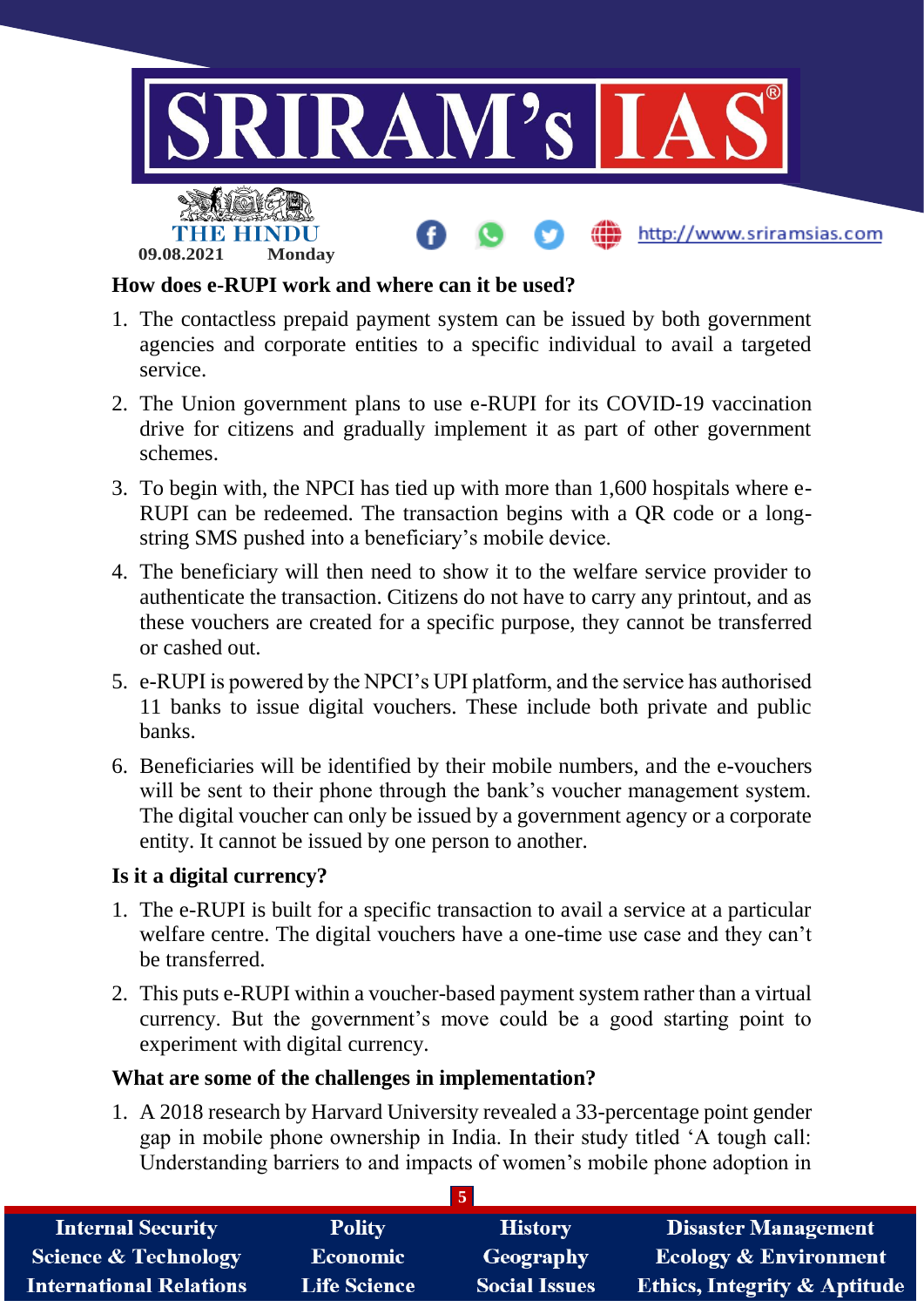

India,' the authors point to the economic and normative barriers as important drivers of the mobile gender gap.

- 2. They also note that the disparity exists across Indian society, and is not limited to rural, less educated or poorer groups. In the same study, even among men, only 71% owned a cell phone, an essential device to access digital schemes like the e-RUPI vouchers.
- 3. Online data portal Statista pegs India's smartphone penetration rate at 42% in the financial year 2020 and estimates it to reach 51% by 2025. Closing the mobile gender gap and enabling a large proportion of citizens to own a mobile phone will remain a problem to be solved.

# **Ladakh glacier retreat due to warming, low winter precipitation, finds study**

The Pensilungpa Glacier located in Ladakh's Zanskar Valley is retreating due to an increase in temperature and decrease in precipitation during winters, a recent study has found. Since 2015, the Wadia Institute of Himalayan Geology (WIHG) at Dehradun, an autonomous body under the Department of Science and Technology, has been working on various aspects of glaciology – glacier health (mass balance) monitoring, dynamics, discharge, past climatic conditions, speculation for future climate change and its impact on glaciers in this region.

#### **Rate of decline**

- 1. The study also said that field observations for four years (2015–2019) showed that the glacier is now retreating at an average rate of 6.7 plus/minus 3 metres per annum.
- 2. In the study published in the journal Regional Environmental Change, the team attributes the observed recessional trends of the Pensilungpa Glacier to an increase in the temperature and decrease in precipitation during winters.
- 3. The study also suggests that due to continuous rise in the air temperature in line with the global trend, the melting would increase, and it is possible that the precipitation of summer periods at higher altitudes will change from snow to rain, and that may influence the summer and winter pattern.

| <b>Internal Security</b>        | <b>Polity</b>       | <b>History</b>       | <b>Disaster Management</b>              |
|---------------------------------|---------------------|----------------------|-----------------------------------------|
| <b>Science &amp; Technology</b> | <b>Economic</b>     | Geography            | <b>Ecology &amp; Environment</b>        |
| <b>International Relations</b>  | <b>Life Science</b> | <b>Social Issues</b> | <b>Ethics, Integrity &amp; Aptitude</b> |